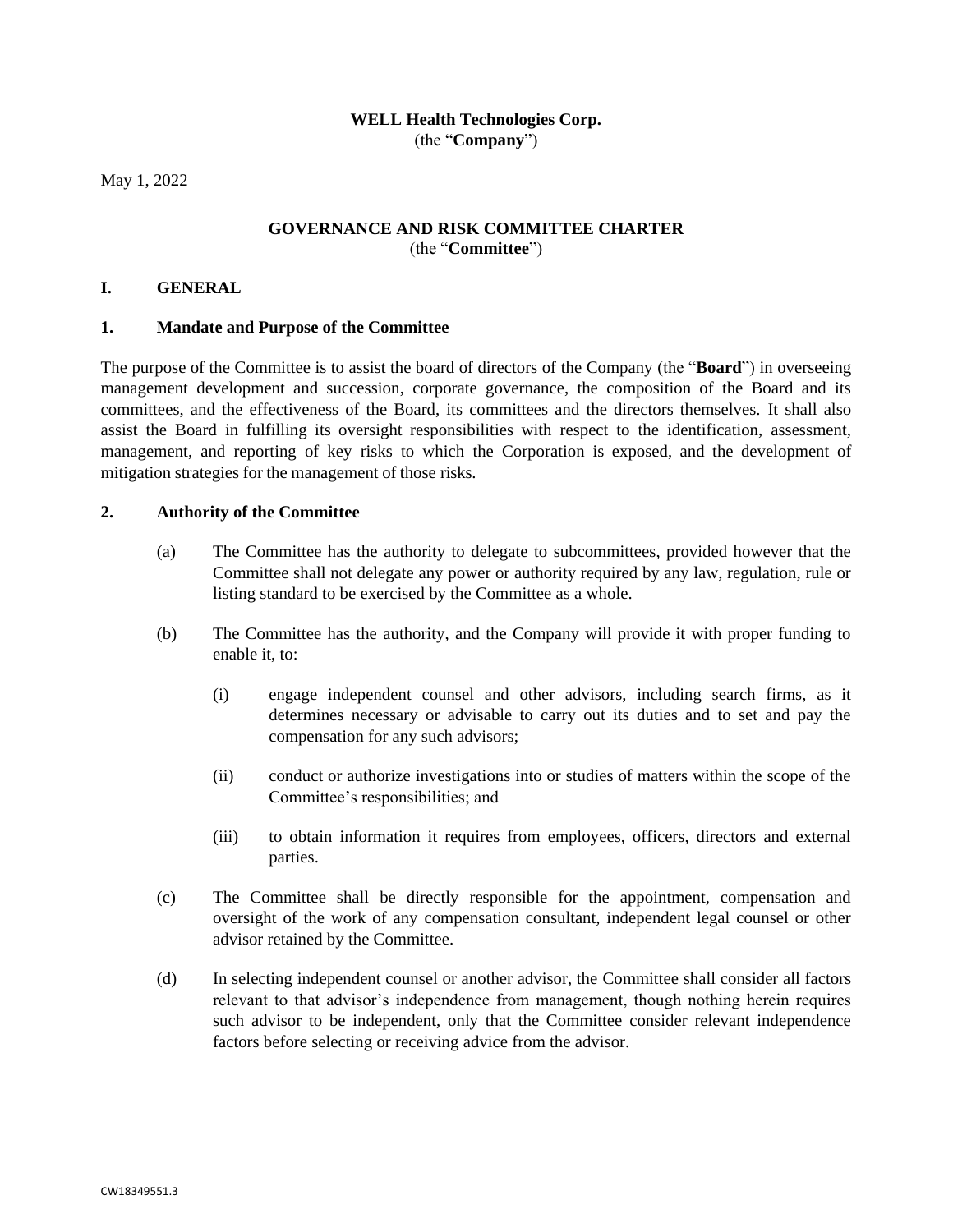# **II. PROCEDURAL MATTERS**

## **1. Composition**

The Committee will be composed of a minimum of three members.

### **2. Member Qualifications**

- (a) Every Committee member must be a director of the Company.
- (b) Every Committee member must be qualified to serve on the Committee pursuant to the requirements of any applicable law, regulation, rule or listing standard, including being "independent" as such term is defined by applicable laws, regulations, rules and listing standards. In this charter, the term "independent" includes the meanings given to similar terms by applicable laws, regulations, rules and listing standard to the extent applicable to the Company, including the terms "non‐executive", "outside" and "unrelated."

## **3. Member Appointment and Removal**

Committee members will be appointed by the Board. The members of the Committee will be appointed promptly after each annual shareholders' meeting and will hold office until a successor is appointed, until they are removed by the Board, or they cease to be directors of the Company.

Where a vacancy occurs at any time in the membership of the Committee, it may be filled by the Board on the recommendation of the Committee and will be filled by the Board if the membership of the Committee falls below three directors.

## **4. Committee Structure and Operations**

### (a) **Chair**

The Board will appoint one Committee member to act as its chair (the "**Chair**"), provided that if the Board does not so designate a Chair, the Committee, by a majority vote, may designate a Chair. The Chair may be removed at any time at the discretion of the Board. The incumbent Chair will continue in office until a successor is appointed or he or she is removed by the Board or ceases to be a director of the Company. If the Chair is absent from a meeting, the Committee will, by majority vote, select another Committee member to preside at that meeting.

## (b) **Meetings**

The Chair will be responsible for developing and setting the agenda for Committee meetings and determining the time, place and frequency of Committee meetings, provided that any two members of the Committee may call a Committee meeting.

## (c) **Notice**

Notice of the time and place of every Committee meeting will be given verbally or in writing to each member of the Committee at least 24 hours prior to the time fixed for such meeting.

#### (d) **Quorum**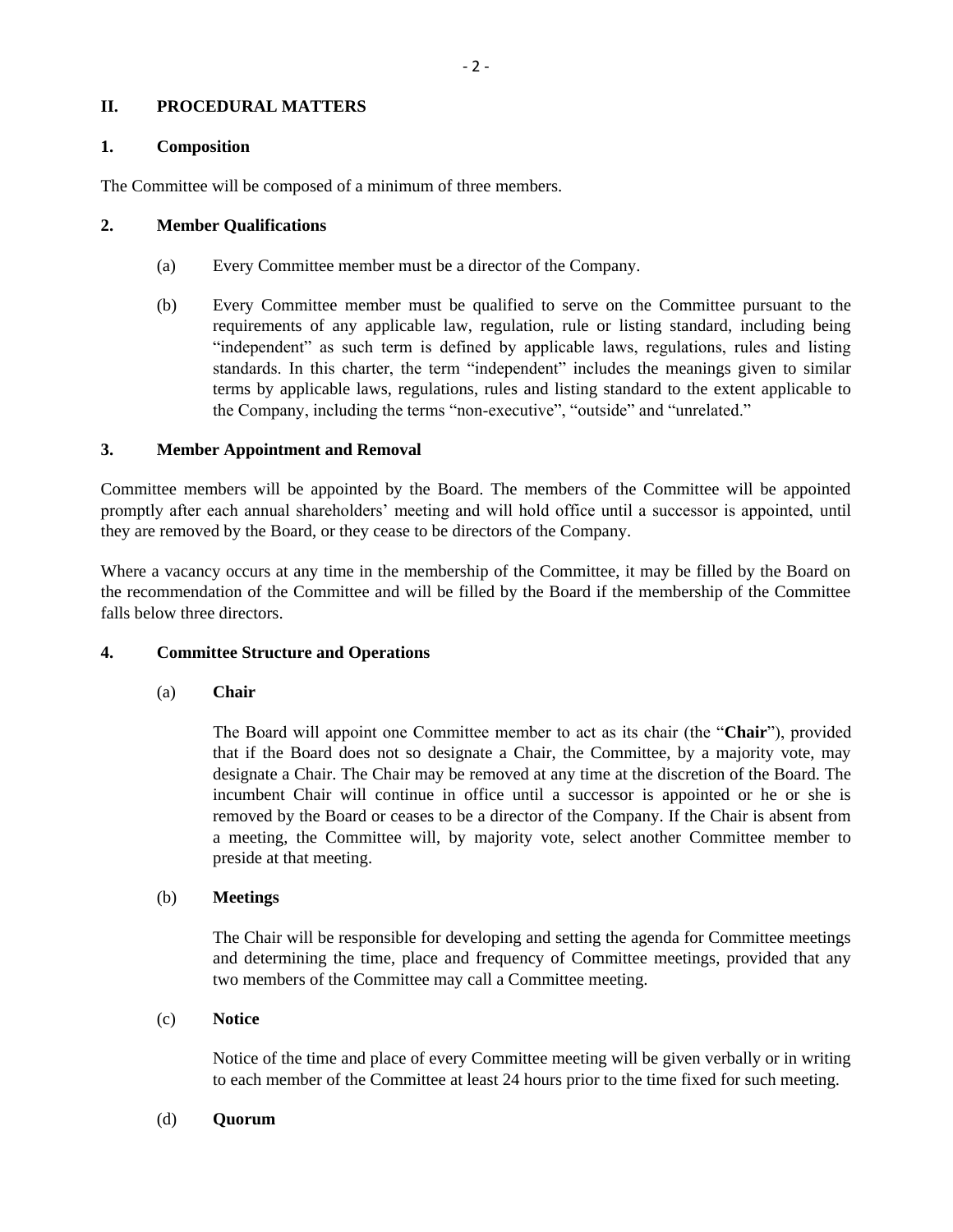A majority of the Committee constitutes a quorum. No business may be transacted by the Committee except by resolution in writing signed by all the Committee members or at a Committee meeting at which a quorum of the Committee is present in person or by means of such telephonic, electronic or other communication facilities as permit all persons participating in the meeting to communicate with each other simultaneously and instantaneously. At Committee meetings, Committee actions shall require approval of a majority of Committee members.

### (e) **Attendees**

The Committee may invite any directors, officers and employees of the Company and any advisors as it sees fit from time to time to attend Committee meetings (or any part thereof) and assist in the discussion and consideration of matters relating to the Committee, provided that the Chief Executive Officer of the Company (the "**CEO**") may not be present during any portion of a Committee meeting in which any deliberation or vote regarding his or her compensation occurs. The Committee will meet in camera at each meeting.

### (f) **Secretary**

The Committee will appoint a secretary to the Committee who need not be a director or officer of the Company.

### (g) **Records**

Minutes of Committee meetings will be recorded and maintained by the Committee's secretary and will be presented to the Chair for review and approval.

#### **5. Committee and Charter Review**

The Committee will annually review and assess its performance, effectiveness and contribution, including an evaluation of whether this Charter appropriately addresses the matters that are and should be within its scope. The Committee will conduct such review and assessment in such manner as it deems appropriate and report the results thereof to the Board, including any recommended changes to this Charter and to the Company's policies and procedures.

### **6. Reporting to the Board**

The Committee will report to the Board in a timely manner with respect to each of its meetings held. This report may take the form of circulating copies of the minutes of each meeting held.

#### **III. RESPONSIBILITIES**

### **1. General**

In addition to such other duties and responsibilities as may from time to time be expressly assigned to the Committee by the Board, the Committee is responsible for:

(a) reviewing management's assessment of existing management resources and succession plans;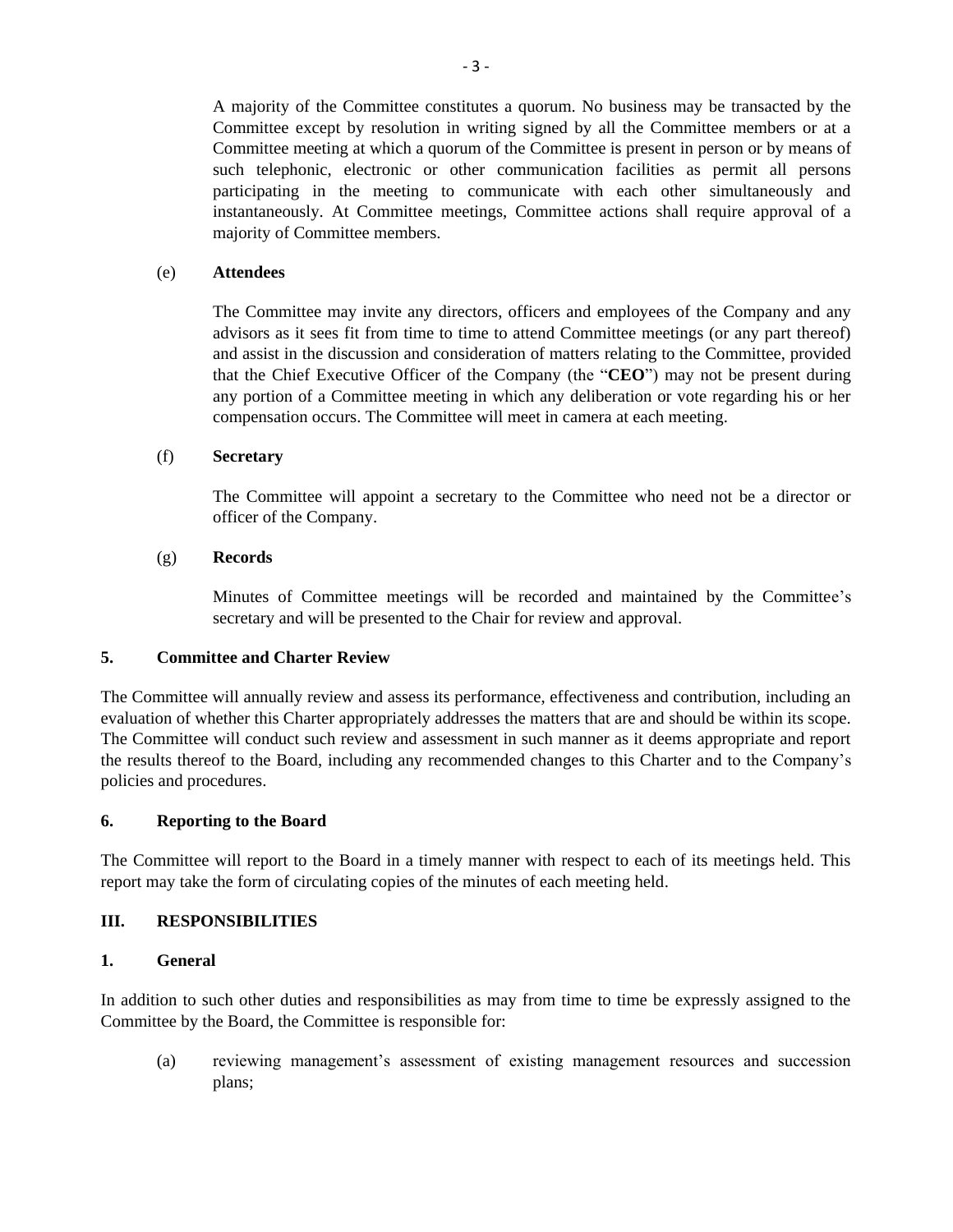- (b) overseeing the Company's corporate governance, including governance policies and processes;
- (c) reviewing and making recommendations regarding the composition of the Board and committees thereof;
- (d) identifying and selecting or recommending to the Board for selection qualified nominees for the Company's board of directors and committees thereof;
- (e) reviewing and assessing the performance, effectiveness and contribution of the Board, committees thereof and the directors themselves;
- (f) overseeing legal and regulatory compliance and the effectiveness of the Company's compliance and enterprise risk management practices, including reviewing reports provided at least annually by management on the risks inherent in the Company's business (including crisis preparedness, information system controls, business continuity, privacy, data security, cybersecurity and disaster recovery);
- (g) monitoring the Company's risk profile and its ongoing and potential exposure to risks of various types;
- (h) communicating formally and informally with the executive team and risk managers regarding risk governance and oversight;
- (i) providing input to the Company on risk disclosures in financial reporting and other public statements regarding risk; and
- (j) reviewing and discussing with the Company the strategies developed by the Company for the identification, assessment, mitigation and management of the key risks to which the Company is or may be exposed, and regularly reviewing such strategies.

## **2. Management Succession Planning**

The Committee is responsible for reviewing with the CEO management's assessment of existing management resources and succession plans and reporting on this to the Board as appropriate.

### **3. Corporate Governance**

The Committee is responsible for:

- (a) providing general guidance and oversight to the Company regarding matters of corporate governance, including the Company's environmental, social and governance programs;
- (b) assisting the Board, as required, in interpreting and applying the Company's Code of Business Conduct and Ethics (the "**Code**"), committee charters, and other corporate governance policies and processes;
- (c) reviewing at least annually the Code and recommending any necessary or appropriate changes to the Board;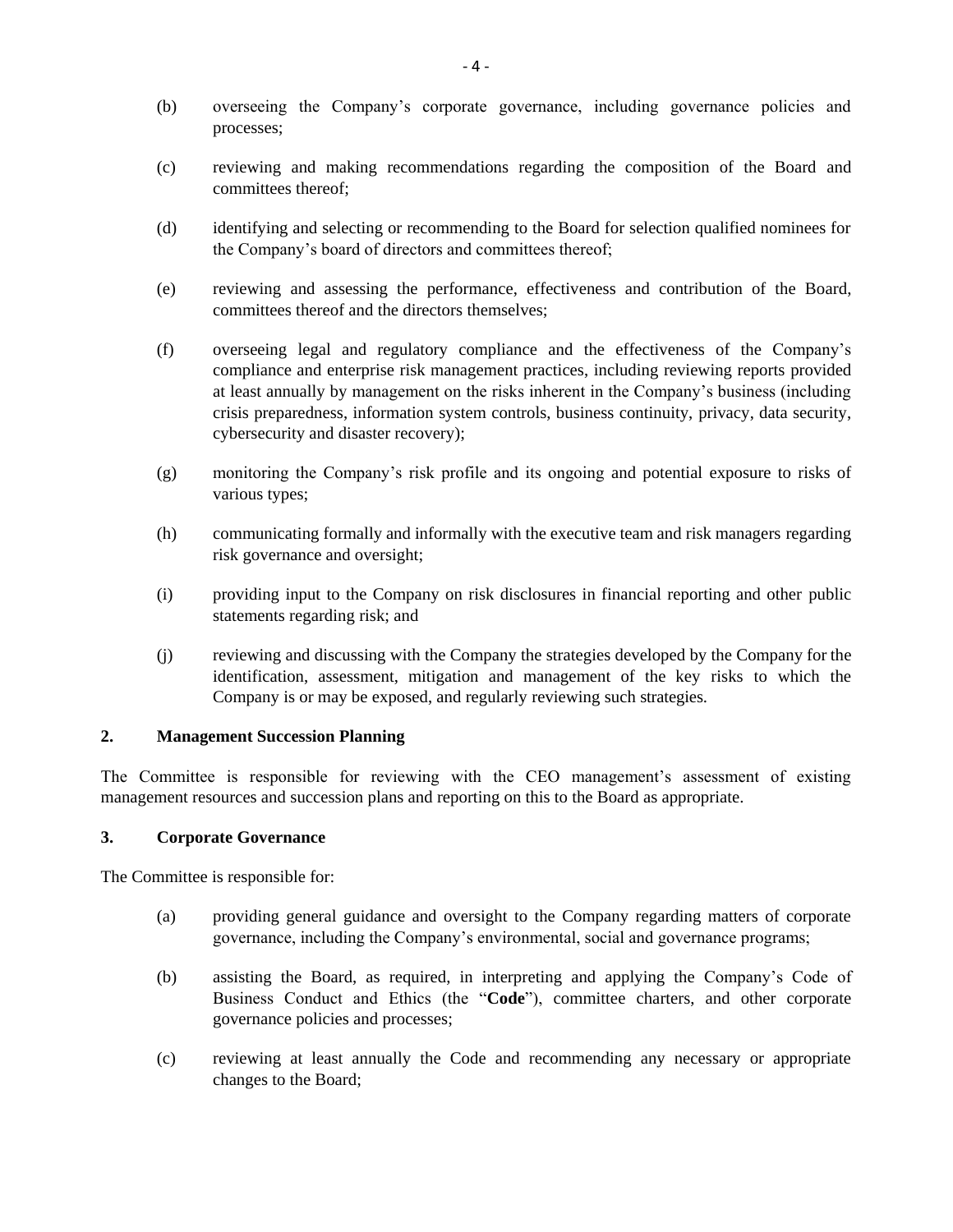- (d) to the extent permitted by law, considering waivers of the Code (other than waivers applicable to members of the Committee, which shall be considered by the Audit Committee) and if appropriate, granting any such waivers;
- (e) reviewing from time to time the Company's Disclosure Policy and Insider Trading and Reporting Policy and recommending any necessary and appropriate changes to the Board; and
- (f) providing recommendations to the Board regarding any shareholder proposals required by law to be included in the Company's proxy circular, as applicable.

## **4. Board and Committee Composition**

The Committee is responsible for:

- (a) periodically reviewing and making recommendations to the Board regarding the size, composition and role of the Board and committees thereof (including the type of committees to be established) and the methods by which the Board, committees thereof and individual directors fulfill their duties and responsibilities;
- (b) creating and maintaining a list of the skills and competencies necessary and desirable for the Board as a whole and committees thereof, and tracking the skills and competencies of existing Board members relative to such list;
- (c) recommending to the Board evaluation criteria for prospective directors; and
- (d) annually reviewing the qualifications of each director to serve on the Board and any committees thereof.

## **5. Board and Committee Nominees and Succession Planning**

The Committee is responsible for:

- (a) developing a succession plan for the Board and committees thereof, including maintaining a list of qualified candidates for nomination to the Board and committees thereof;
- (b) identify and recommending suitable candidates for nomination to the Board and committees thereof and assessing their qualifications in light of applicable laws, regulations, rules and listing standards, including when vacancies arise on the Board or committees thereof;
- (c) preparing a policy on the orientation and training of new directors;
- (d) considering resignations by director nominees submitted pursuant to the Company's Corporate Governance Guidelines , and making recommendations to the Board as to whether or not to accept such resignations; and
- (e) overseeing the onboarding of new directors and continuing education of existing directors.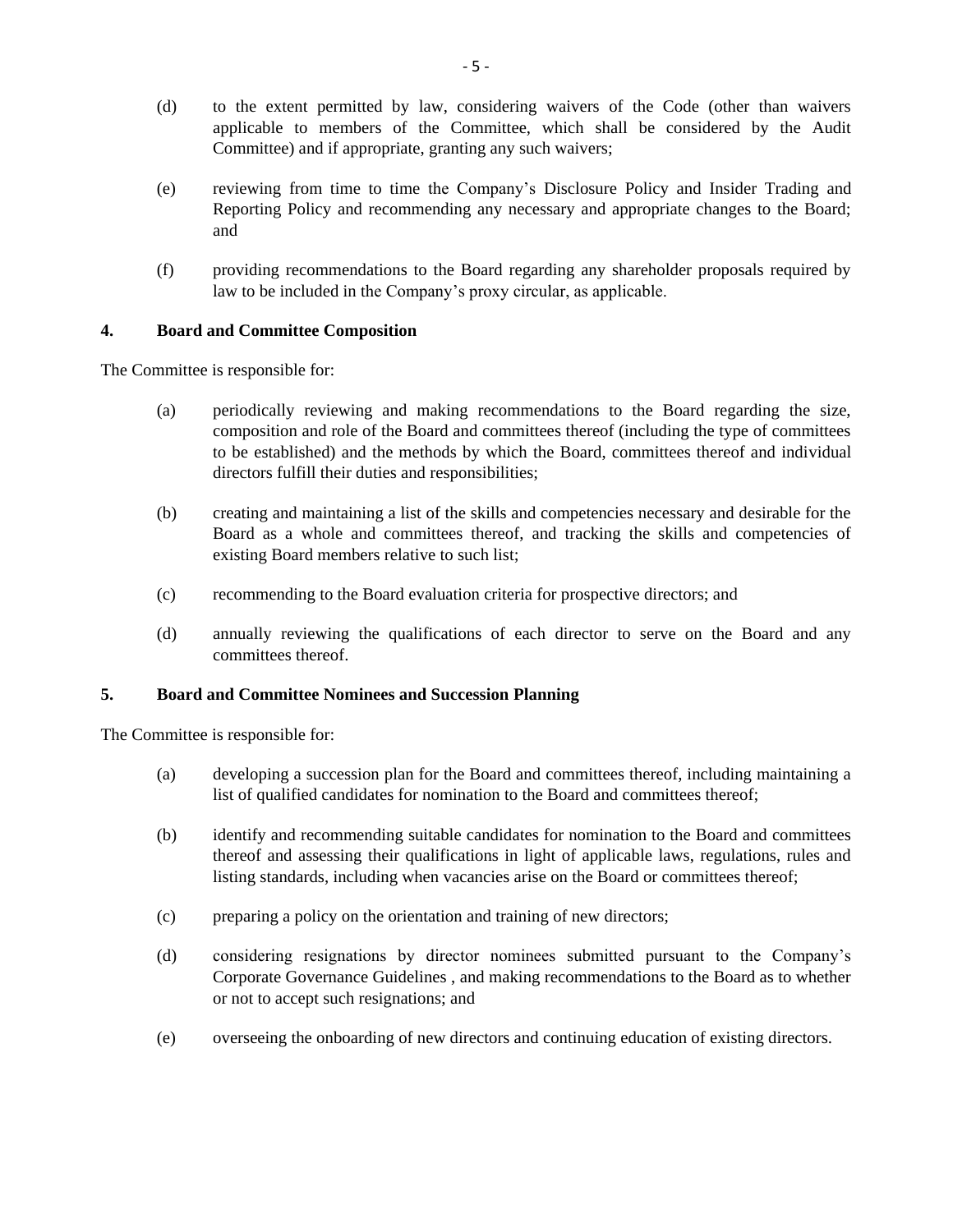# **6. Board, Committee and Director Performance**

The Committee is responsible for reviewing and assessing at least annually the performance, effectiveness and contributions of the Board, committees thereof and the directors themselves and reporting on such review and assessment to the Board. This shall include a review of the Board's mandate and the charters of each Committee thereof.

# **7. Risk Management and Compliance**

The Committee is responsible for:

- (a) reviewing, with Company counsel, compliance and legal matters that could have a significant impact on the Company, including pending or threatened material litigation, and using judgment to identify such matters to the Audit Committee where they could have a significant impact on the Company's financial statements or on its corporate reputation;
- (b) discussing the Company's policies with respect to risk assessment and risk management, including the Company's insurance coverage;
- (c) in consultation with management, identifying the principal business, financial and reputational risks, deciding on the Company's "appetite" for such risks, and, with respect to financial risks, using judgment to report such risks to the Audit Committee; and
- (d) making recommendations on the Company's risk management practices.

#### **8. Enterprise Risk Management Framework**

The Committee is responsible for developing an enterprise risk management framework ("**ERM Framework**") for approval by the Board. The ERM Framework will include:

- (a) a risk management policy outlining the responsibilities and reporting framework related to risks taken on by the Company;
- (b) a risk management process setting forth the approach to risk assessment, the risk approach and philosophy, as well as the various responsibilities and ownership for risk management within the Company;
- (c) a risk register identifying the top ten risks faced by the Company, together with polices, processes and procedures in place to mitigate such risks;
- (d) receiving reports on the effectiveness of the ERM Framework, regularly assessing the effectiveness of the ERM Framework, and recommending to the Company any changes that are considered advisable; and
- (e) reviewing the ERM Framework at least once per year.

#### **9. Other Responsibilities**

The Chair of the Committee is responsible for setting forth the Committee's expectations with respect to information (e.g., nature, level of detail, timing, reports, etc.) and ensuring the information received is responsive to important performance measures and to the key risks the Committee oversees. The Committee